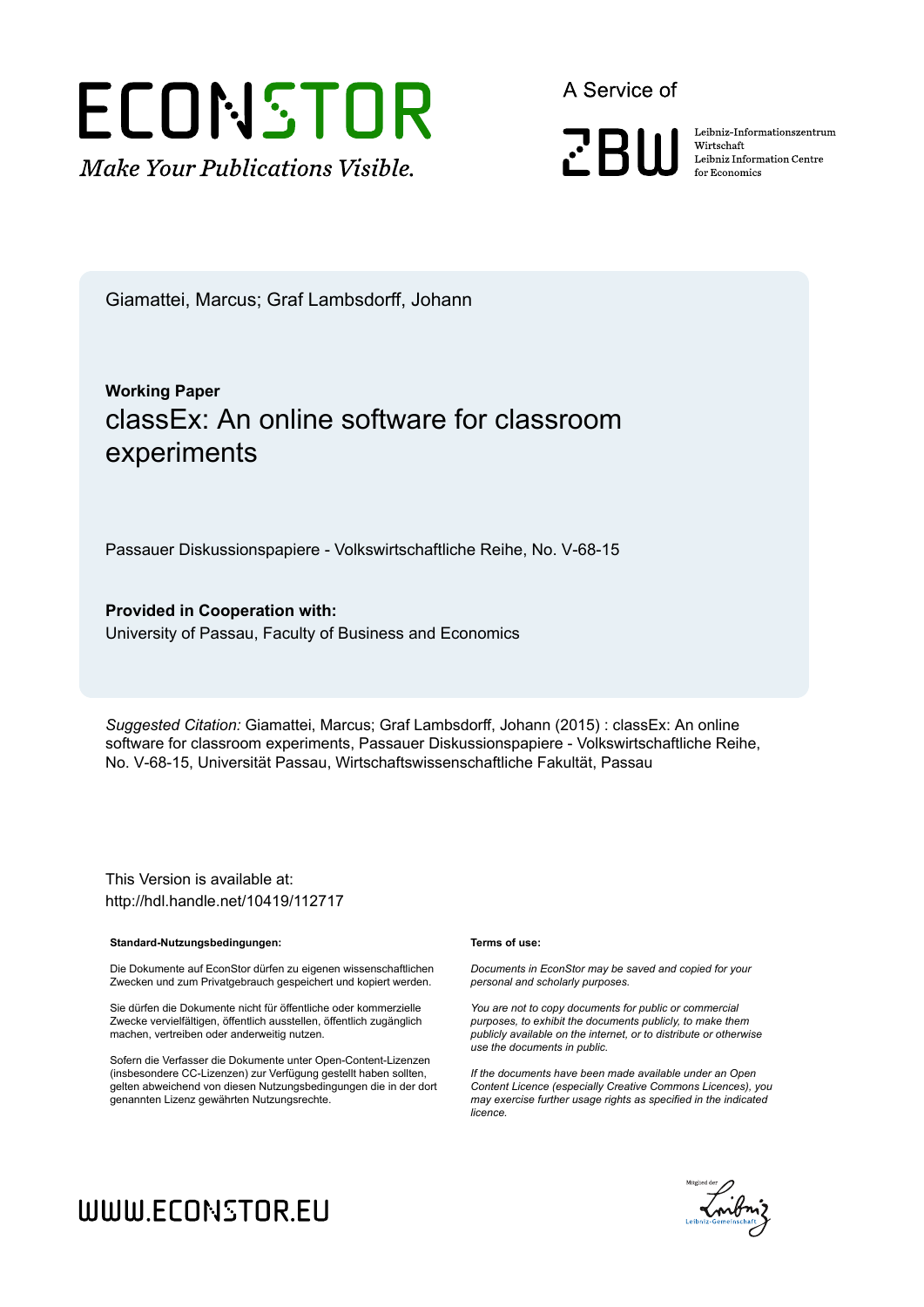

Wirtschaftswissenschaftliche Fakultät

## **classEx – an Online Software for Classroom Experiments**

**Marcus Giamattei und Johann Graf Lambsdorff**

Diskussionsbeitrag Nr. V-68-15

**Volkswirtschaftliche Reihe ISSN 1435-3520**

# PASSAUER DISKUSSIONSPAPIERE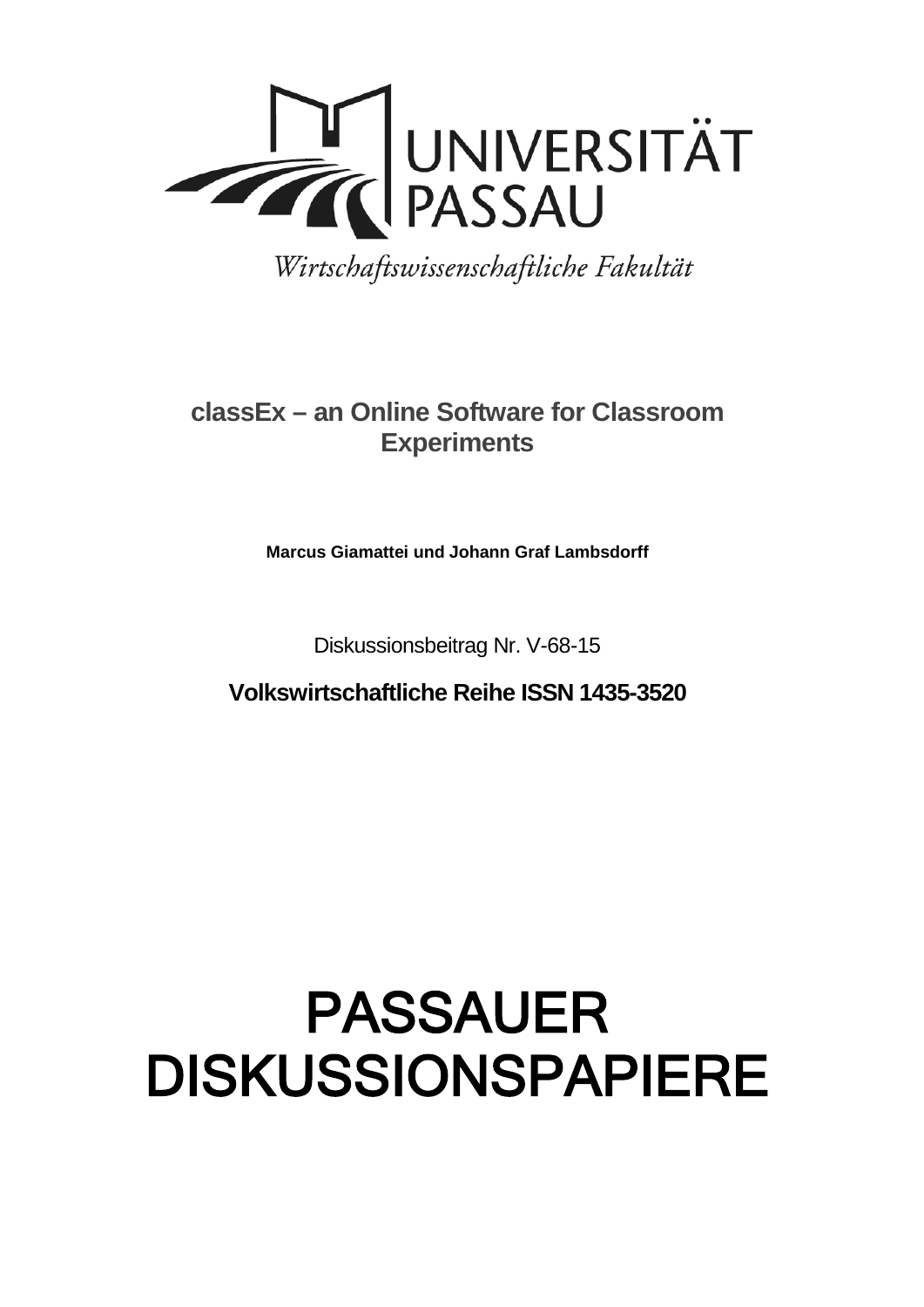#### classEx - an online software for classroom experiments

Marcus Giamattei<sup>a,1,∗</sup>, Johann Graf Lambsdorff<sup>a,2</sup>

a Innstrasse 27, D-94032 Passau. Phone: 0049 851 509 2550

#### Abstract

classEx is a novel software that allows lecturers to carry out experiments in the classroom with an instantaneous graphical illustration of findings. Standard experiments with multiple treatments, monetary incentives, roles, groups, rounds and stages are available in a ready-made format. A back end allows more sophisticated users to implement their own experiments. We present examples, describe the architecture and show how the design can be tailored to become useful for research.

#### JEL Classification: C9

Keywords: Experimental Software, Classroom Experiments, Student Activation, Ex-Post Screening, Double-Blindness

#### 1. Introduction

Up to date, a variety of experimental software has been programmed, largely targeted towards usage in the laboratory. This kind of software aims at generating data for research, providing experimenters with full control of the environment and an increasing variety of tools to design an experiment according to their needs [\(Fischbacher,](#page-14-0) [2007\)](#page-14-0). Little has been done to provide lecturers and researchers with experimental software to be used in the classroom. There are at least two reasons why such software can be useful.

First, lecturers at many universities are increasingly employing interactive tools. One example are Audience Response Systems (ARS), aimed at actively involving students [\(Stowell](#page-14-1) [and Nelson,](#page-14-1) [2007;](#page-14-1) [Kay and LeSage,](#page-14-2) [2009;](#page-14-2) [Bachman and Bachman,](#page-13-0) [2011;](#page-13-0) [Voelkel and Ben](#page-14-3)[nett,](#page-14-3) [2014\)](#page-14-3) and increasing their participation [\(Caldwell,](#page-13-1) [2007\)](#page-13-1). ARS help students replicate what they have learned. But requests have been raised that interaction in lectures should also support understanding, application and analysis [\(Dangel and Wang,](#page-14-4) [2008\)](#page-14-4). Up to date, this has mostly been achieved by pen-and-paper experiments [\(Frank,](#page-14-5) [1997;](#page-14-5) [Emerson and](#page-14-6) [Taylor,](#page-14-6) [2004,](#page-14-6) [2010;](#page-14-7) [Dickie,](#page-14-8) [2006;](#page-14-8) [Durham et al.,](#page-14-9) [2007\)](#page-14-9). [Bergstrom and Miller](#page-13-2) [\(2000\)](#page-13-2) devote a whole book to teaching microeconomics by help of interactive games. But pen-and-paper is a time consuming approach, which lacks opportunities for immediate feedback. This shortage can be overcome if students use their mobile devices, such as smartphones and netbooks. Such applications for smartphones remain scarce, one exception being [Ball et al.](#page-13-3) [\(2006\)](#page-13-3). classEx aims at overcoming this shortage.

Second, the classroom has sometimes been discredited as a useful environment for carrying out experimental research. [Levitt and List](#page-14-10) [\(2007,](#page-14-10) 165) argue that early experiments

<sup>∗</sup>Corresponding author.

Email addresses: marcus.giamattei@uni-passau.de (Marcus Giamattei), jlambsd@uni-passau.de (Johann Graf Lambsdorff)

<sup>&</sup>lt;sup>1</sup>Research Assistant at the University of Passau, Germany.

 ${}^{2}$ Chair in Economic Theory at the University of Passau, Germany.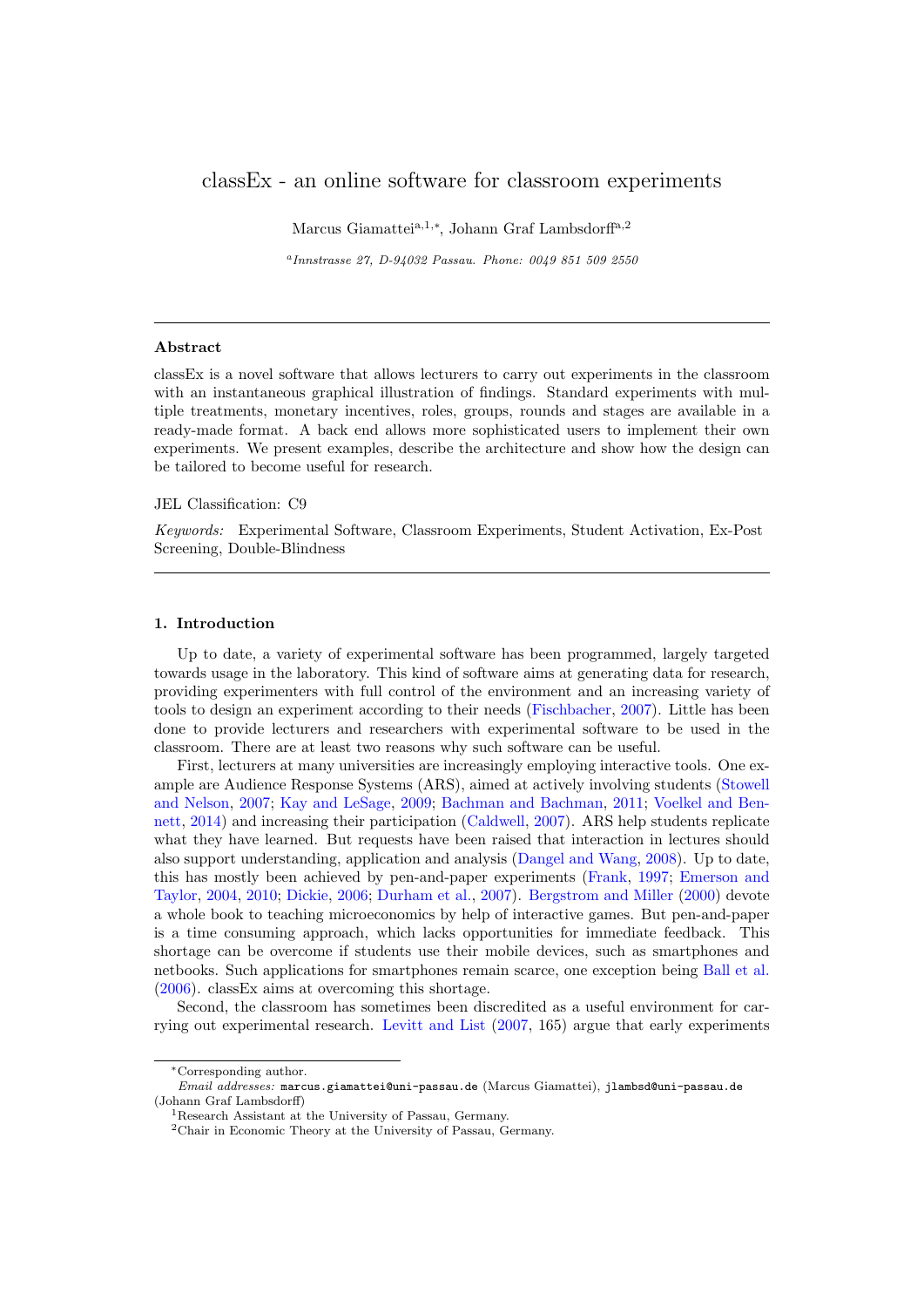simply involved punctual college sophomores that are interested in the research and thus readily cooperating with the experimenter. Classrooms provide easy access to participants at low costs, but appeared inferior in a variety of areas such as randomizing treatments, avoiding collusion, preserving double blindness and incentivizing students in a good way. On the other hand, experiments in the classroom have been restricted to pen-and-paper methods, which are mostly one-shot and limited to simple forms of strategic interaction. Games that require repetition and feedback are thus almost impossible to implement. As we will argue here, these shortcomings can largely be overcome by help of adequate software.

This study presents some examples on how to use classEx for teaching (section [2\)](#page-3-0), describes the software architecture (section [3](#page-6-0) and [4\)](#page-8-0) and discusses how it can be employed for research (section [5\)](#page-10-0).

#### <span id="page-3-0"></span>2. Interactive Teaching with Experiments

classEx is a web-based server application, with which participants can take part in experiments and questionnaires via their notebooks and smartphones. The only requirements are a stable internet connection and a standard browser. The same holds true for the lecturer. The lecturer can use the presentation screen in the lecture hall to display the control panel and the results of an experiment. The following teaching scenarios explain the use of classEx with some simple experiments. While the first experiment also involves a description of the procedures for using classEx the latter only mention the game itself.

Figure [1](#page-3-1) shows the typical lecturer screen after logging in. This screen is visible to the whole audience hall. The text on the top provides common information for all players and describes the game. The game is an implementation of a nudge [\(Thaler and Sunstein,](#page-14-11) [2008\)](#page-14-11). In their book of the same title they describe how framing and defaults change peoples behavior. This simple experiment involves a decision for or against a retirement plan, which is described with an abundance of details. After explaining the game, the lecturer presses the start button (s. figure [1\)](#page-3-1) and all participants can start the game immediately.

The screen of the participant can be seen in figure [2.](#page-4-0) One decision is marked as default when the student starts the game. The student can change the selection or keep the default. After sending the input a confirmation is displayed, including a waiting message. While participants make their choice, the lecturer is constantly updated on the number of participants who are logged in and on how many have already decided.

The clue of the experiment is that half the participants are provided with the pro-option marked as default, the others with the contra-option pre-marked. This resembles a classical

<span id="page-3-1"></span>

| <b>Retirement plan</b><br>$\overline{\phantom{a}}$ $\overline{\phantom{a}}$ $\overline{\phantom{a}}$ $\overline{\phantom{a}}$ $\overline{\phantom{a}}$ $\overline{\phantom{a}}$ $\overline{\phantom{a}}$ $\overline{\phantom{a}}$ $\overline{\phantom{a}}$ $\overline{\phantom{a}}$ $\overline{\phantom{a}}$ $\overline{\phantom{a}}$ $\overline{\phantom{a}}$ $\overline{\phantom{a}}$ $\overline{\phantom{a}}$ $\overline{\phantom{a}}$ $\overline{\phantom{a}}$ $\overline{\phantom{a}}$ $\overline{\$ |              |  |  |  |
|-----------------------------------------------------------------------------------------------------------------------------------------------------------------------------------------------------------------------------------------------------------------------------------------------------------------------------------------------------------------------------------------------------------------------------------------------------------------------------------------------------------|--------------|--|--|--|
| You conclude a contract with a yearly gross income of € 48,000. Your employer offers you a yearly extra payment, if you<br>opt for a company retirment plan. Additionally you get € 500 and agree on saving € 5000 per year. The savings will be used<br>for the expansion of the company, pay a fixed interest rate of 1.5% per annum and are hegded in the case of bancruptcy<br>by a renowned insurance company.                                                                                       |              |  |  |  |
|                                                                                                                                                                                                                                                                                                                                                                                                                                                                                                           | <b>Start</b> |  |  |  |
| I opt for the retirement plan.                                                                                                                                                                                                                                                                                                                                                                                                                                                                            |              |  |  |  |
| I opt against the retirment plan.                                                                                                                                                                                                                                                                                                                                                                                                                                                                         |              |  |  |  |

Figure 1: Lecture Screen at the Start of the Game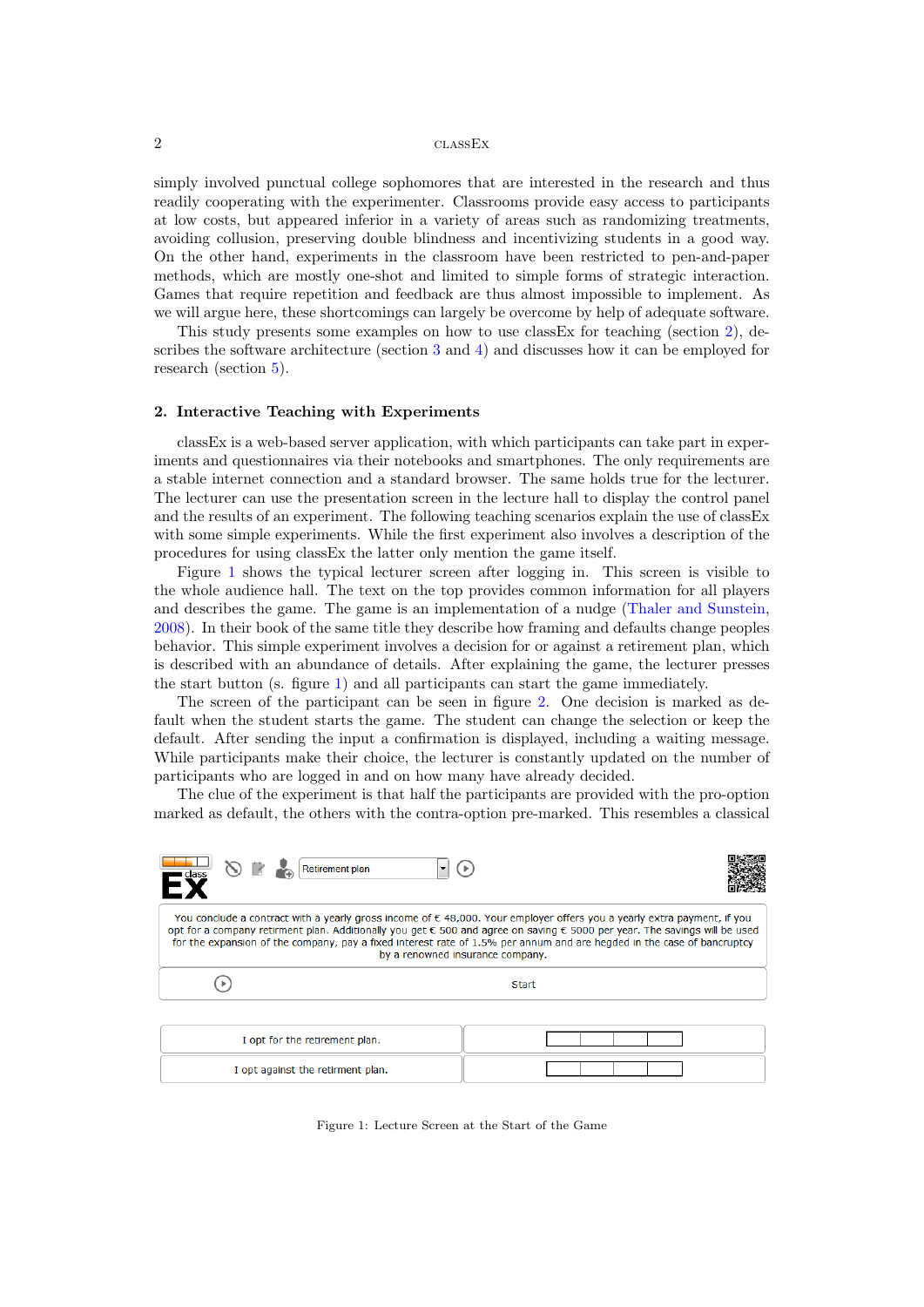<span id="page-4-1"></span><span id="page-4-0"></span>

Figure 3: Lecture Screen at the End

between-subject treatment design with the use of private information. As soon as (almost) all participants have made their choice, the lecturer ends the game and the results are displayed immediately, as can be seen in figure [3.](#page-4-1) Participants are now informed about the existence of two treatments, allowing the lecturer to discuss the results.

As shown in figure [3,](#page-4-1) 199 students took part in a test run carried out on May  $5^{\text{th}}$  2014, with 99 students in the first and 100 in the second treatment. The bias towards the default option is clearly visible. While only 16.7% opt against the retirement plan when the default is set to take the plan, this rises up to 32% with the second option as default. The lecturer can thus demonstrate and replicate an effect with the students own data, helping to improve credibility and providing students with a deeper sense of standard research results.

At the bottom of the page (s. figure [3\)](#page-4-1) the lecturer can access results of other lectures or universities in which the experiment was played previously. This serves as an insurance against unexpected or implausible findings that may randomly arise. Lecturers are given the comfort that involving students interactively does not provide a risk to the didactic goals. Also, continuous decisions can be retrieved. A coordination game where participants decide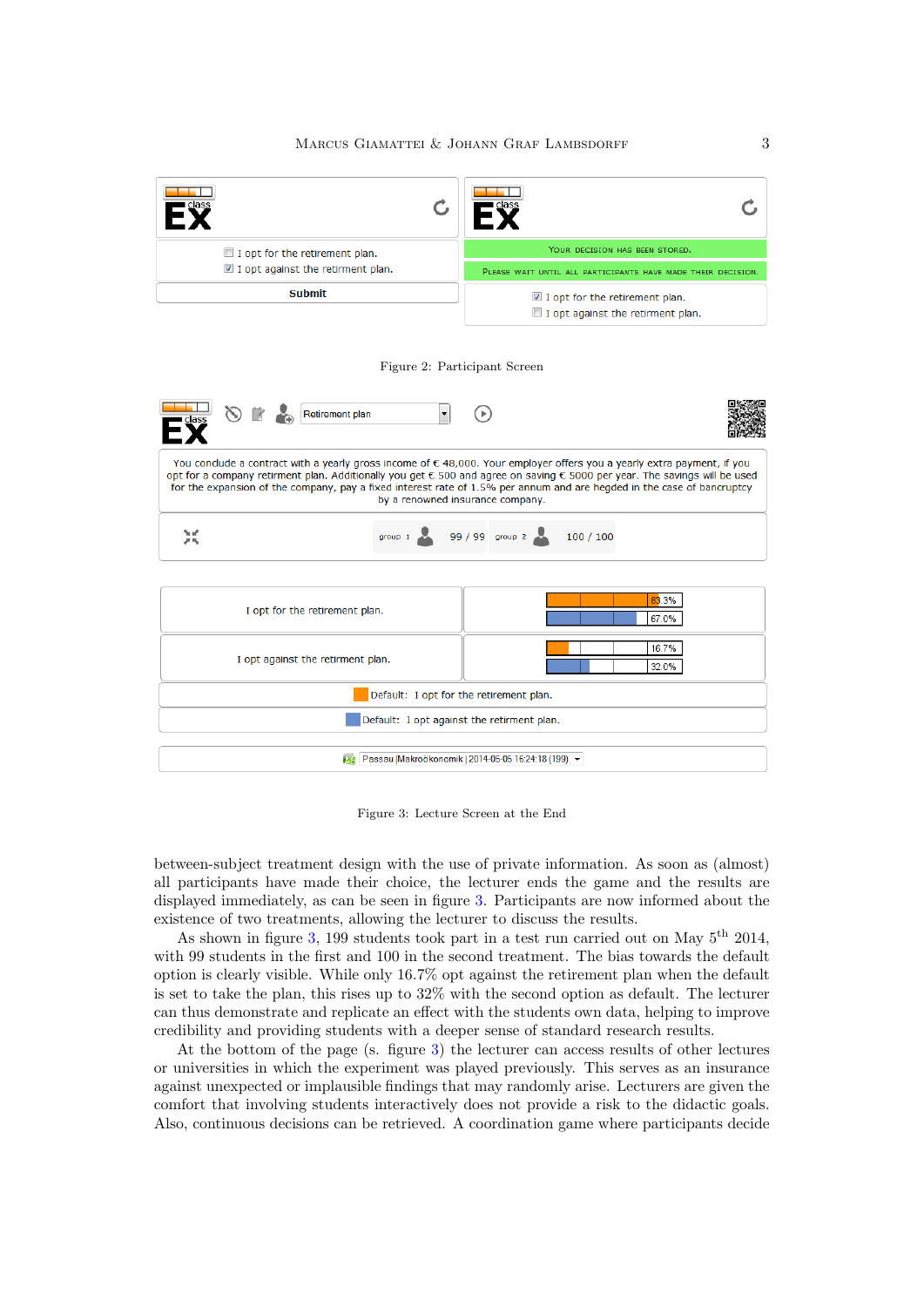<span id="page-5-0"></span>

| class                  |  | clas:                                |     |
|------------------------|--|--------------------------------------|-----|
| Please choose a number |  | Please choose a number               | 300 |
| <b>Submit</b>          |  | MAXIMUM 200 PLEASE CHECK YOUR ENTRY. |     |
|                        |  | <b>Submit</b>                        |     |

Figure 4: Participant Screen

<span id="page-5-1"></span>

Figure 5: Beauty Contest Game

on a number between 0 and 200 can serve as an example. Here, the participant who gets closest to the mean earns 20 euros. This is referred to in the literature as a  $p = 1$  beauty contest [\(Nagel,](#page-14-12) [1995\)](#page-14-12). Figure [4](#page-5-0) displays the input screen as well as the control, shown if a participant enters a number above a pre-specified maximum.

After all participants have made their decision, the lecturer closes the voting. Figure [5](#page-5-1) displays the result screen for a session with 365 participants, with results obtained in a second round of the game. Lecturers can utilize the results to demonstrate the history dependence of human behavior. While any number can be the equilibrium in this game, the average chosen by all participants reveals a remarkable persistence across rounds. Averages from the previous round serve as focal points for current decisions.

This example also demonstrates another important feature of classEx. With the help of tokens, real payoffs can be paid out to participants. Participants get an individual winning code displayed on their smartphone if they were selected as winners. With this code, they can be disbursed by the lecturer or by a third person. A third example involves the implementation of different roles and interaction in pairs. Each participant in the lecture hall is matched with another player, one being the red and one the green player. Let us illustrate this with an assurance game. Figure [6](#page-6-1) displays the lecturers screen and the payoff matrix of the game. If both players invest, they reach the highest payoff. But if only one player invests while the other does not, the investors payoff is reduced to 0. In addition to the matching in pairs of two, these pairs were assigned to different treatments.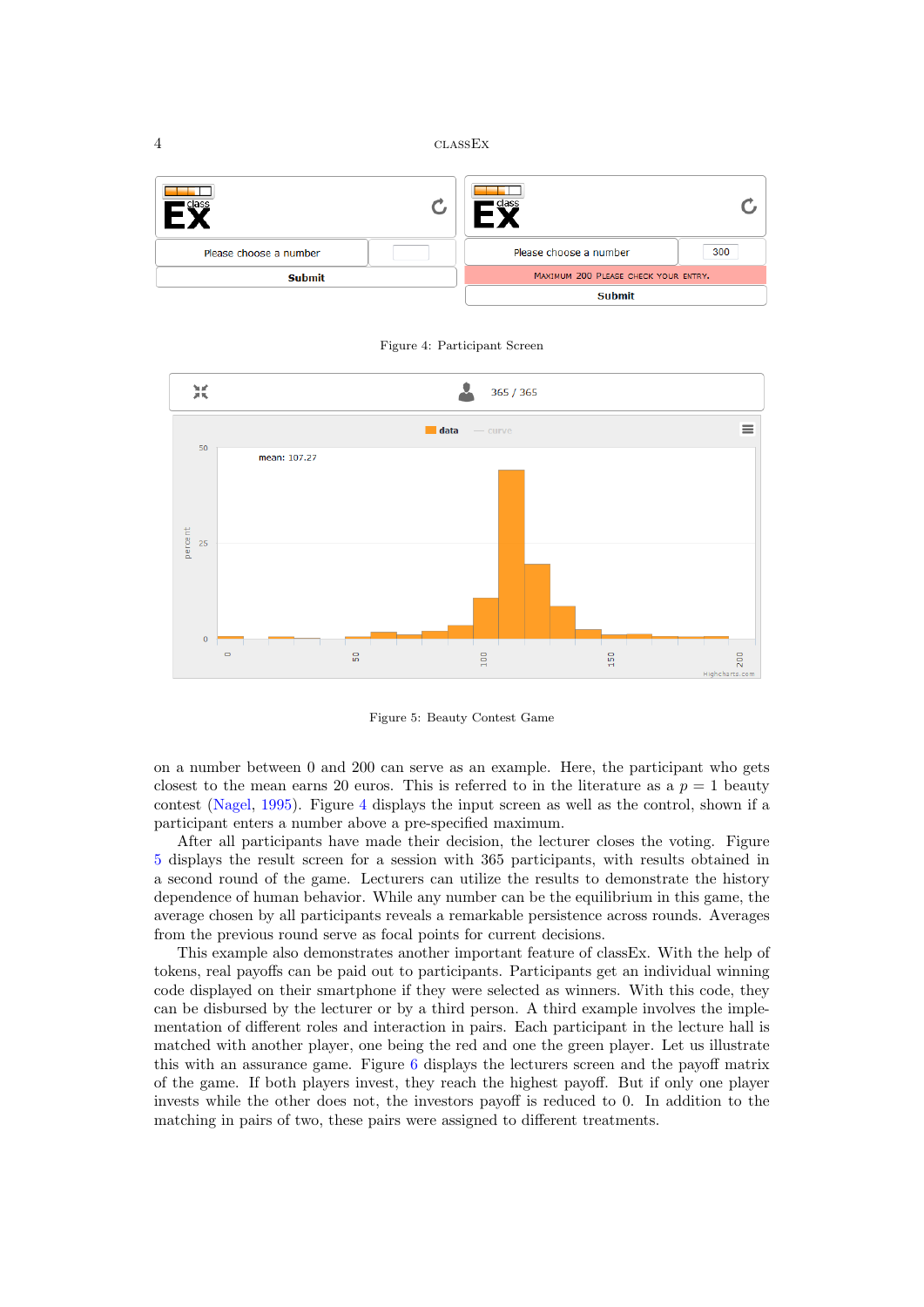<span id="page-6-1"></span>

Figure 6: A Coordination Game

Half of the pairs were given the frame that both of them are investors in Germany, while the other half received the frame that they are investors in Greece. As can be seen above, 77.8% of participants coordinated on joint investment in Germany but only 21.4% did so in Greece. Hence, the framing affected behavior. This experiment was used in a macroeconomic lecture to demonstrate how perceptions of the environment may influence investment decisions. Behavior can be incentivized, as was done in the session, by randomly drawing one pair of players and paying their payoffs out in euros. While these examples only provide a first insight into the possibilities, many other experiments are possible. Experiments can be configured and designed according to a lecturers needs and ideas. A wide range of experiments have already been implemented and are open to replication. Beside pure experiments, this also involves questionnaires like e.g. simple multiple or single choice questions or Likert scale based constructs. Standard games like public good, ultimatum or trust games are available. Adjustments to each of these games can be made according to the lecturers preferences, for example the framing of the task, the number of randomly drawn players to receive a payoff or the number of rounds to be played.

In addition to such ready-made experiments, lecturers can design their own. The design and architecture are described in the following sections.

#### <span id="page-6-0"></span>3. Software Design

The software classEx is web based and builds on standard client-server architecture. It is available free of charge to any lecturer and any user. In the following, the main architectural features will be explained in order to show how classEx integrates experimental design issues with up-to-date approaches in software development.

Standard well-known formats. The software is implemented entirely in PHP, HTML and Javascript and data are stored in a MySQL database. Therefore, classEx relies completely on open standard web formats which are well documented and known to a broad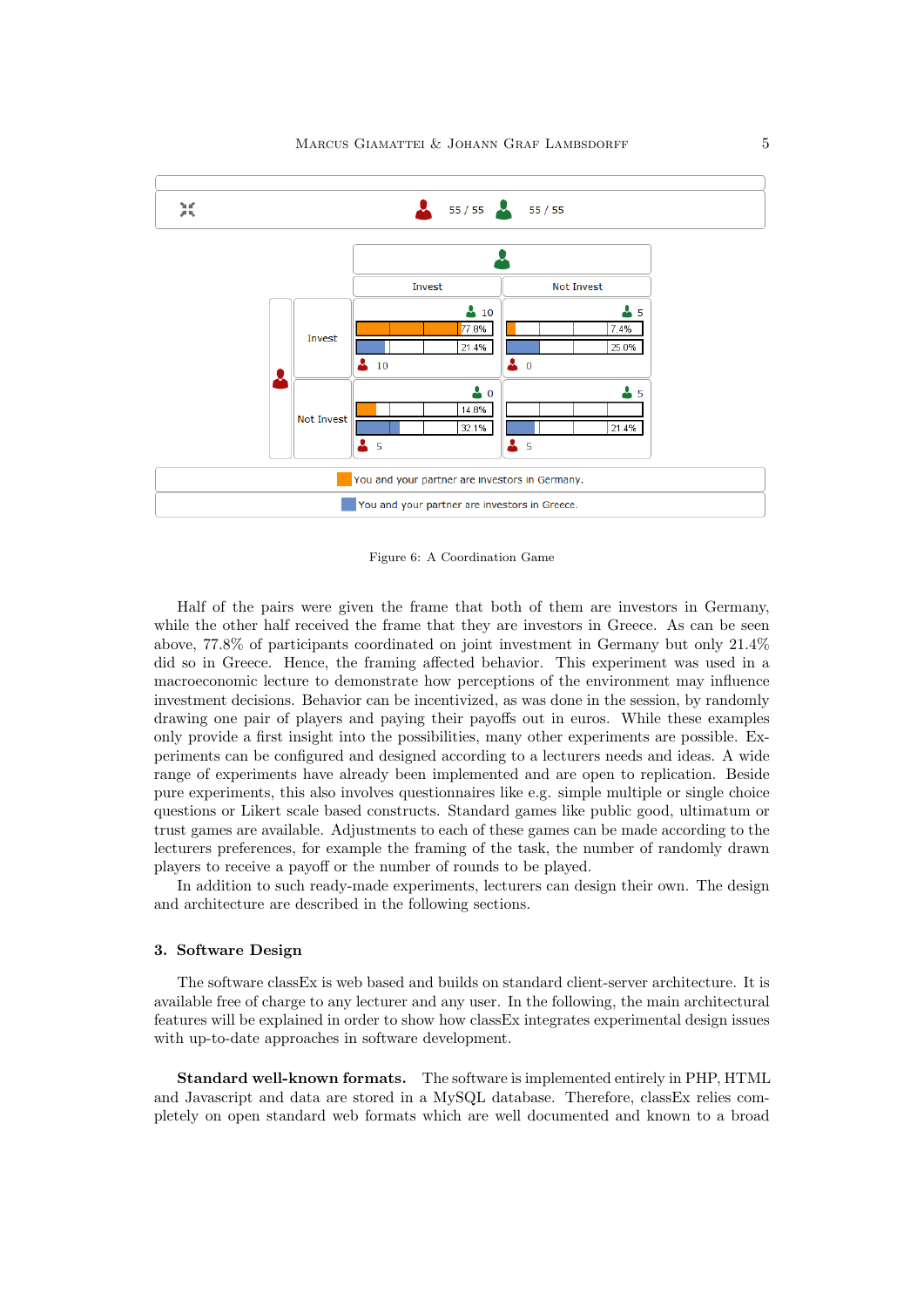range of users. It is not necessary to learn a completely unfamiliar programming language. Learning to use classEx thus builds on knowledge that is useful also outside the context of conducting experiments, which increases the willingness to invest in learning how to setup experiments with classEx.

Centralized architecture. All data on games and their structure as well as all results are stored in a centralized structure and can be easily accessed by any client. This allows sharing and comparing experiments of different experimenters. Therefore, classEx is implemented as a centralized service and not distributed as downloadable software. Games can be categorized according to their game theoretic logic and organized in a systematic way. A data repository of previous results is made possible by the centralized architecture.

Light-weighted communication and user interface. One needs to pay attention to the volumes of transferred data because mobile networks are still subject to capacity constraints regarding the speed and the simultaneous access of large groups of participants. ClassEx tries to minimize this through a clear structure, a cache system, large computations done on the server and CSS3 Layout (see below). classEx incorporates the standard techniques to make mobile websites faster. Therefore, additional Javascript features are implemented so that some simple calculations can be done on the client-side to limit the number of necessary connections to the server. classEx relies on the standard web caching features to reduce the loading volume.

Bi-directional communication in classEx largely builds on AJAX Scripts in order to avoid reloading the page too often. For direct interaction in the classroom, AJAX automatic reload can also be turned off so that subjects reload when they are told to do so. Additionally, Javascript and AJAX are used to enrich user experience and to give instant feedback before submitting the decision.

Layout. classEx uses standard CSS3 technology for layout purposes. Especially the new design elements in CSS3 are light-weighted and flexible. classEx provides a fixed standard design with a range of basic design elements such as boxes or notification. The standardized layout ensures usability both on mobile and non-mobile devices. Especially for mobile devices and limited space on a mobile screen, classEx provides enlarged symbols and input facilities. Still, users can use the standard HTML format elements to integrate user-formatted text and incorporate links, tables or images.

Easy access. Another important issue is the fact that subjects can access experiments in a simple and fast way. classEx does not run as an application (which has to be installed beforehand) but only as a (mobile) website. Subjects open their browser and can immediately participate in the experiment. These low technical barriers assure easy access and therefore high participation rates. Installing software or an app before participation may deter subjects from taking part in the experiment, which would be problematic in particular when experiments are carried out with a more spontaneous, one-shot audience. Depending on lecturers preferences, the access may not be limited at all (in order to ease access further) or by a single session password which is identical for all subjects (in order to assure that only those attending the lecture participate). The ip address then serves as unique identifier.

Real monetary payoffs. In order to be able to hand out real payoffs, classEx provides a system of winning codes. Winners receive an automatically generated and unique winning code and can collect their payoffs by stating their winning code to the experimenter or a third person who distributes the payoffs. These winning codes allow no immediate tracing back to the actual person and are not linked in any way to the login information provided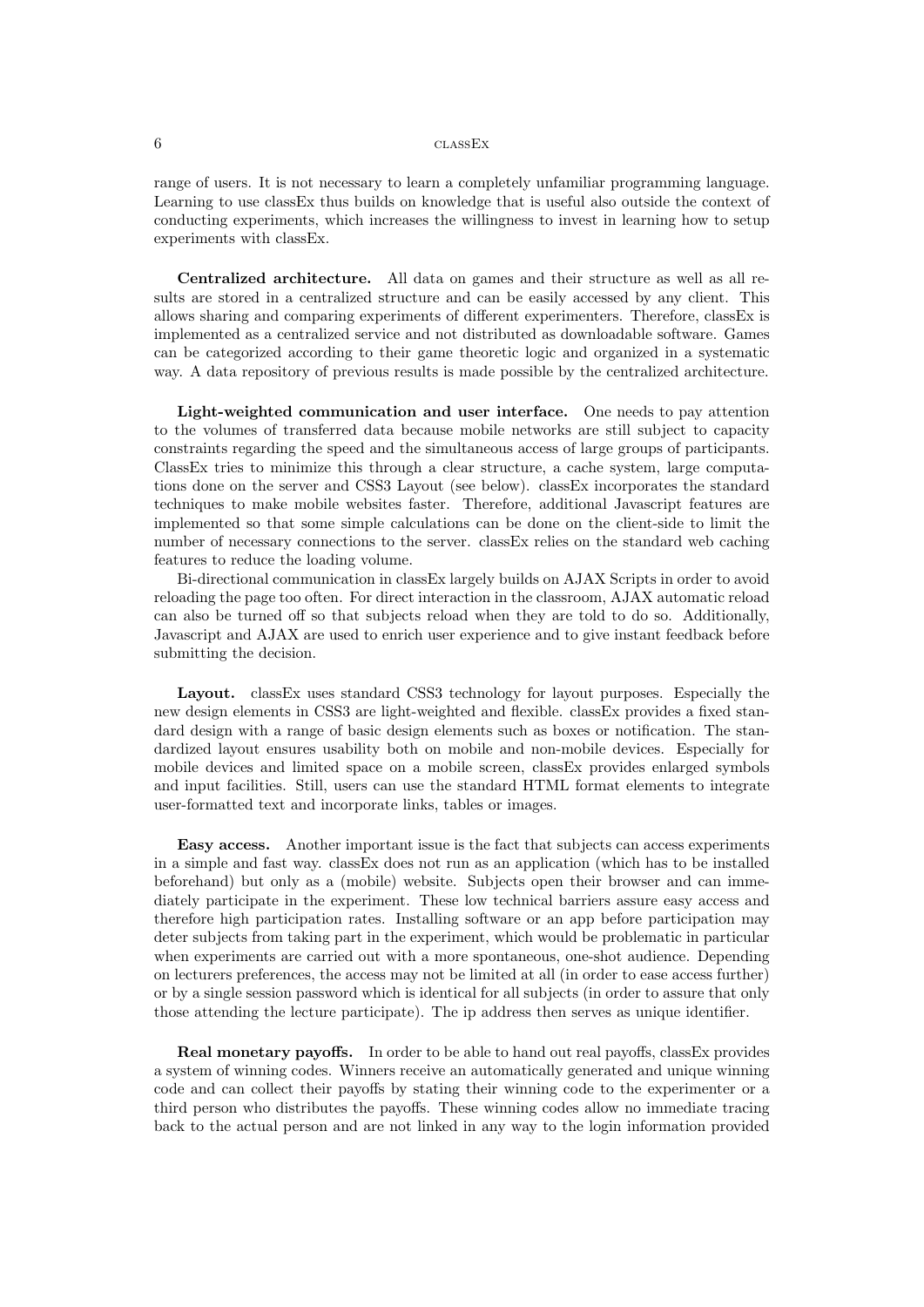by the subject. Therefore they assure a standard level of anonymity while allowing for a method of linking participants choices to monetary incentives.

Flexible Game Structure. classEx supplies a data architecture, which provides a battery of ready-made standard experiments, but also a flexible structure that enables users to design games in line with individual needs. This architecture is explained in the following section.

#### <span id="page-8-0"></span>4. Structure

classEx models games in order to assure simple access, flexibility and allow for varieties of different games. It builds on the following game structure, which is exemplified in figure [7](#page-9-0) and explained below. For a more technical version of the architecture see the appendix.

Stages. Games consist of several stages. There are at least 2 stages, one for the decision input and one for the result output. Stages are ordered sequentially and are meant to be synchronization points in the game. Synchronization means that for the next stage to begin, all elements of the previous stage must have been finalized. Take a standard mini-ultimatum game with two players, where a proposer decides how much of a given pie to share with a responder, who can accept the offer or reject it. In case of rejection nobody gets anything. Played simultaneously with the use of the strategy method (on the responder side) the decision making can be implemented in one stage. A second stage then states the results for both players. When the game is played sequentially, three stages are needed as shown in figure [8.](#page-9-1) Stage 1 contains the decision of the proposer, while stage 2 contains the decision of the responder, who is informed about the decision of the proposer first. Stage 3 would then display the results.

Lecturer and Participant View. classEx distinguishes two views - the lecturer or experimenter  $\stackrel{\bullet}{\bullet}$  who runs the game and the participants  $\stackrel{\bullet}{\bullet}$  who take part in the game. For each view a broad range of elements can be added. The lecturer view is mainly aimed at starting the game, controlling the experimental flow and viewing the results.

Element. Each stage consists of one or more elements. These elements can be either input  $\Box$  or output elements  $\Box$  or little programs for calculation purposes  $\Box$ . Due to the restricted space especially on smartphones, elements are standardized with respect to form and layout. The most important elements are the input elements as they are the placeholders for different input fields, which gather all the decisions made. Hereby, inputs can be a discrete set of choices as is the case with select lists or single and multiple choice questions. Also, textual input with a control of the minimum and maximum length is possible next to different forms of numeric input like number fields and sliders. Additionally, random draws are another type of input that can be used in classEx. For the lecturer the main elements are start buttons  $\odot$  which allow to start a stage and thereby to end the previous stage. For the last stage the lecturer normally uses result elements  $\overline{\mathbb{F}}$  to display the output of the game. Thereby he or she can choose among histograms, bubble charts, pie charts and time lines. Another special element displays the payoff codes to participants  $\bullet$ .

Roles and Groups. classEx allows the experimenter to define different roles in the game. Each role may have a different task and different decisions to make. Players can also be matched into groups, which can contain one or more players of a certain role. By default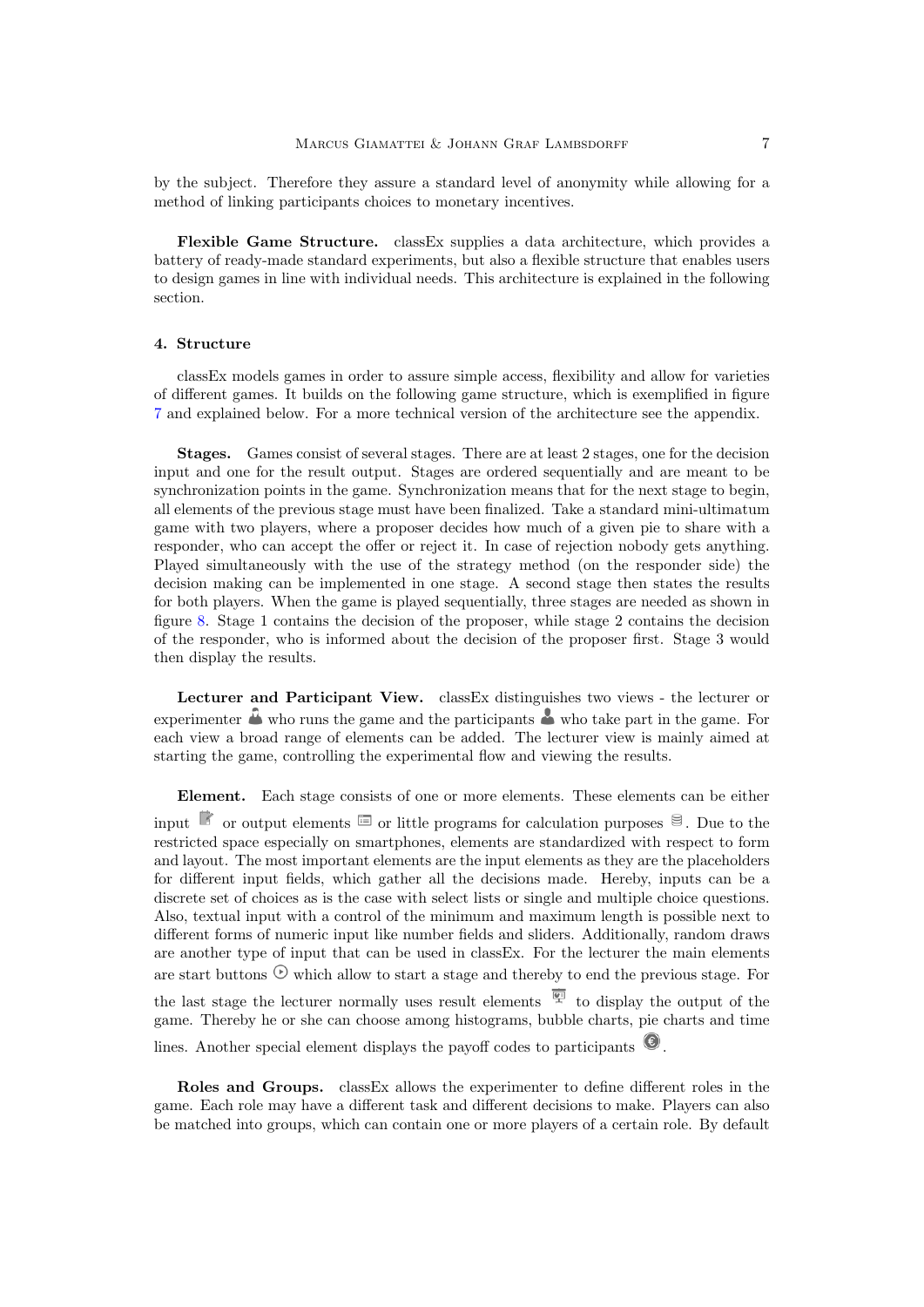<span id="page-9-0"></span>

Figure 7: Two Stage Game in classEx

<span id="page-9-1"></span>

Figure 8: Three Stage Game in classEx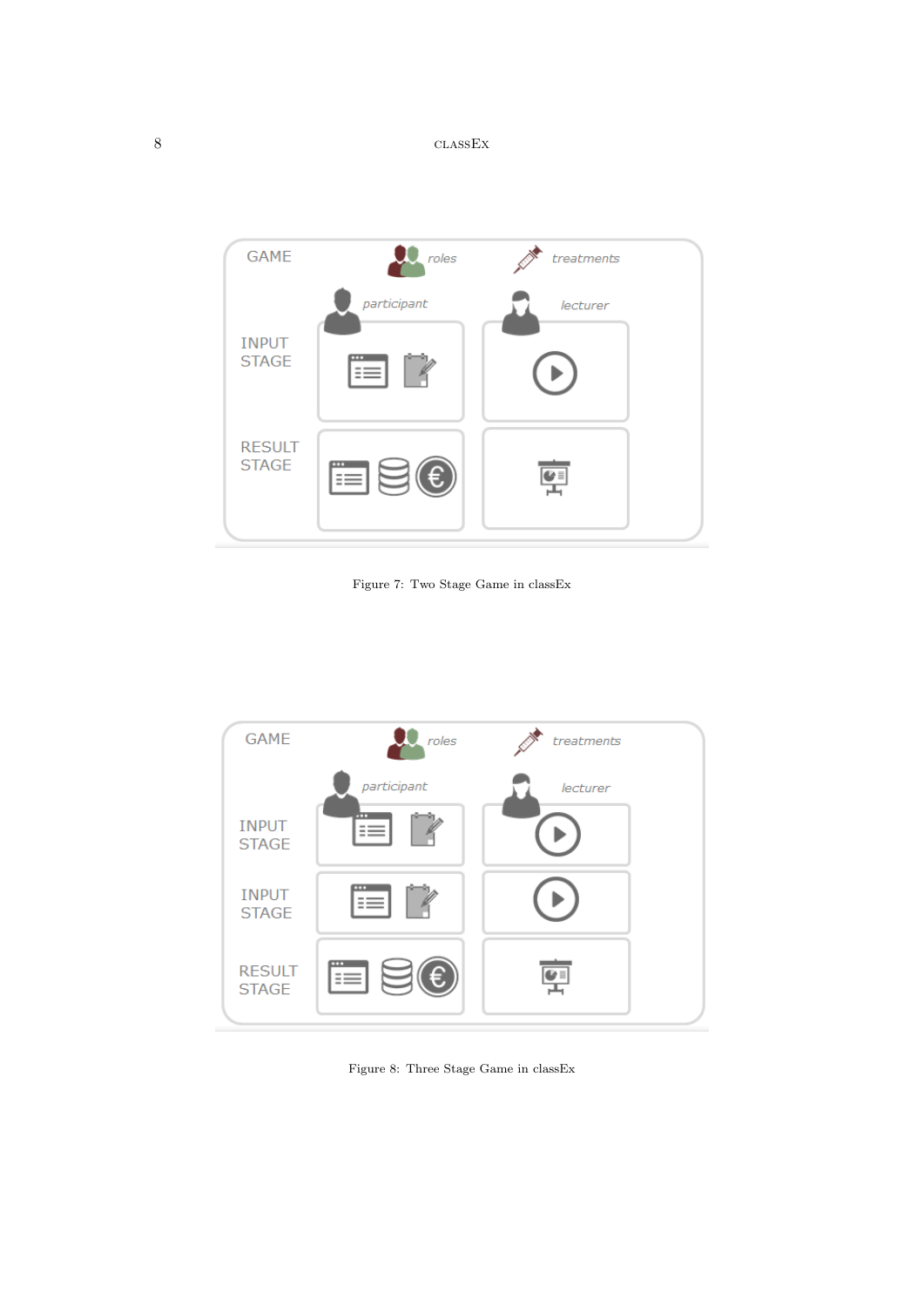there is only 1 group, such that all players interact in the same group (like in the first two examples in section [2\)](#page-3-0).

Treatment. In addition to groups, there are two ways to implement treatments in classEx. A within subjects design can easily be modeled by a sequence of stages or games. For a between subjects design private information can be used as shown in the first example in section [2.](#page-3-0) The participants can be split into groups of equal numbers. In each group they can get different private information, different payoffs associated with a strategy choice or interact in different types of groups. This offers the possibility of playing different treatments simultaneously in the same lecture hall and allows for an immediate and direct comparison of treatments. A special need arises from the fact that the amount of participants in the classroom may vary. Students might leave the room earlier or arrive later or an uneven number of participants may take part. classEx offers different methods to deal with this. Decisions of other participants can be doubled with a clone being matched to excess participants. This makes sure that students always get feedback, which can be important for teaching purposes. In case of sequential games, an alternative may be to create random decisions. Additionally, participants with no partner may be excluded from the further game. Certainly, cloned or random observations must be deleted prior to using data for research.

#### <span id="page-10-0"></span>5. Research with Classroom Experiments

Although classEx is mainly used for teaching purposes, it can also be used in research and offers an alternative way of collecting data outside the laboratory. In contrast to the teaching scenario, the immediate display of results is of lower importance for research purposes. The remaining components can be used in the same way as described before. Several arguments regarding the use of classEx for research are discussed in the following.

Costs. Classroom experiments provide an inexpensive method for assembling participants. In the lab, a show-up fee must be paid that compensates participants for costs and time of travel, the time required for waiting outside the lab and allocating subjects to respective laboratory spaces, the subjects effort for enrollment and the risk of not being selected if too many show up. These costs are avoided in the classroom because subjects are already located in an environment where their attendance can be made use of free of charge. Administrative costs for assembling and managing a pool of subjects are also avoided. There is no need for deleting outdated addresses and disqualifying members for failure of showing up. This avoidance of costs increases the attractiveness of the classroom for experiments.

Self-Selection. Participation in the laboratory is voluntary. Subjects decide whether to join a pool that receives regular invitations to experiments and, when invited, whether to react fast enough before all others do. Both decisions are sensitive to a variety of individual characteristics. This has raised doubt whether the preferences and cognitive abilities of volunteer participants are representative of the population from which they are drawn. If not, laboratory experiments would suffer from a selection bias. For example, [List](#page-14-13) [\(2006\)](#page-14-13) observes that sports-card sellers who declined to participate in a laboratory experiment behaved in an (insignificantly) less pro-social manner when their behavior was observed in a parallel field experiment. [Eckel and Grossman](#page-14-14) [\(2000\)](#page-14-14) find differences between volunteers for a lab experiment and participants in a classroom experiment, observing that the latter pool was more generous and more affected by non-monetary incentives. Contrary to these findings, [Cleave et al.](#page-13-4) [\(2013\)](#page-13-4) do not find significant differences in experiments related to social and risk preferences. Still, concerns with respect to self-selection are numerous and these concerns can be mitigated by employing a pre-selected audience.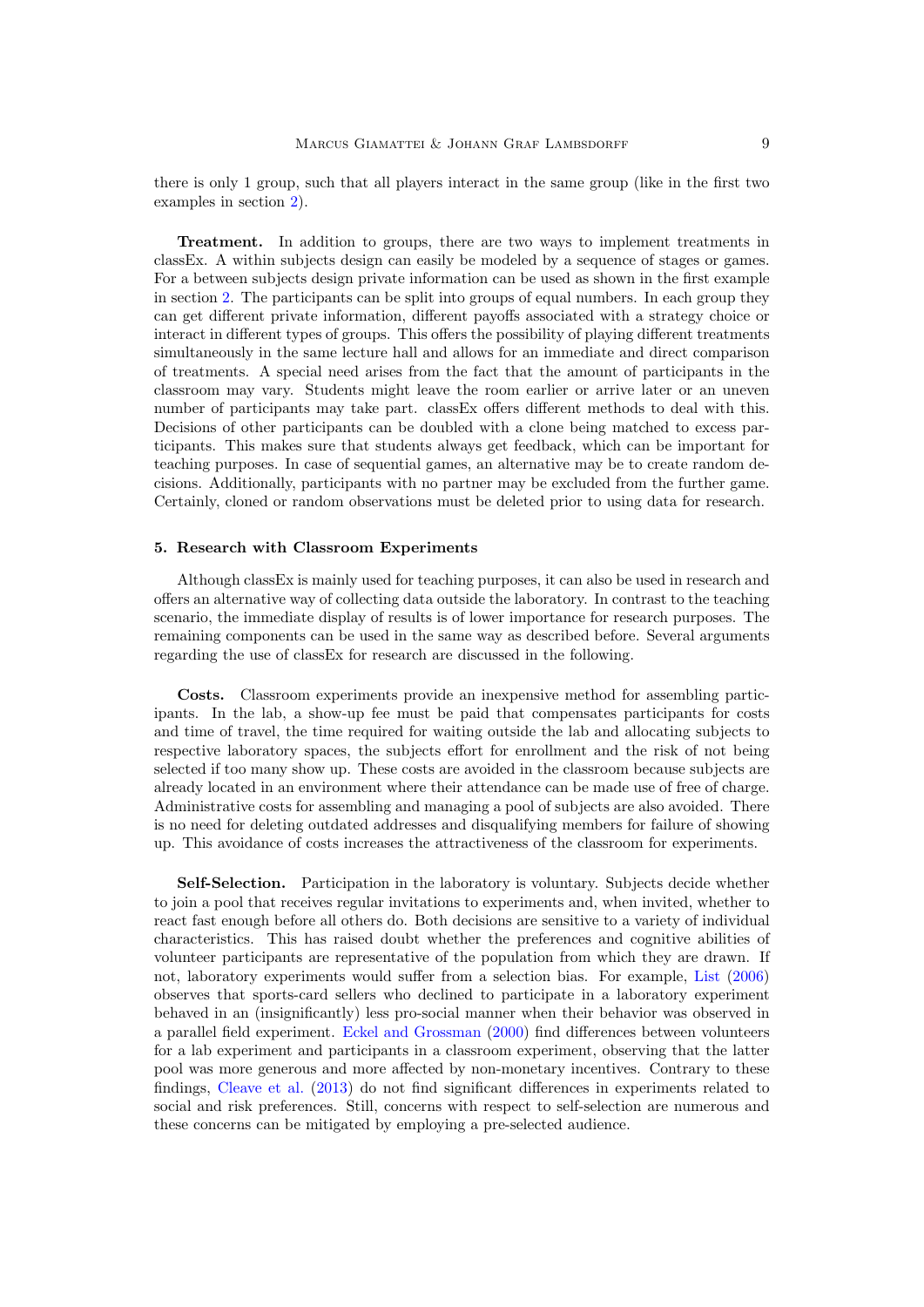Pool. Experimental laboratories tend to be located at universities and the associated pool of participants consists largely of undergraduate students. This has led to criticism with respect to the external validity [\(Levitt and List,](#page-14-10) [2007\)](#page-14-10). Would ordinary people or market participants behave just like students do? Different pools are commonly difficult to assemble. A broader pool is often approached for simple one-shot experiments. Examples of such a pool are readers of newspapers (Güth et al.,  $2003, 2007$  $2003, 2007$ ). classEx can provide access to broader pools of subjects who have a mobile device. It can be employed at sports events, music festivals or trainings of corporate salespersons. It thus allows for an easy access to a broad pool of participants. On the downside, the pool is limited to those who have a mobile device. Recent statistics show smartphone penetration rates of 60-70% for North America and Western Europe and increasing trends for the next years [\(GSMA,](#page-14-17) [2013,](#page-14-17) 23). Thus, over time this limitation will become less binding.

Environment. The laboratory is an environment where subjects know their behavior is being monitored, recorded, and subsequently scrutinized. Subjects sense this scrutiny and may bring their behavior in line with social norms or moral considerations [\(List,](#page-14-13) [2006\)](#page-14-13). This level of scrutiny is an inevitable consequence of a controlled experiment [\(Harrison,](#page-14-18) [2005\)](#page-14-18). But the degree to which subjects feel monitored may increase further in an artificial laboratory environment [\(Levitt and List,](#page-14-10) [2007,](#page-14-10) 158, 170). The classroom is less artificial and brings the environment closer to that of the field.

Double blindness. Subjects may feel that they play a game against the experimenter, which could lead to the effect that their sympathy with the experimenters research or their desire to oppose may overshadow their incentives. This is an issue also raised by [Levitt and](#page-14-10) [List](#page-14-10) [\(2007,](#page-14-10) 159). At first glance, this problem seems to be aggravated in a classroom environment. Researchers who run their experiment in class may present a biased description. This parallels the problem of medical drug trials where administrators may treat subjects differently, disappointing those who get the placebo. But there are two ways how this problem can be ameliorated in the classroom. First, treatments can be run simultaneously in a single classroom so that differences across treatments cannot be induced by differences in the way an experimenter treats subjects. Second, an experimenter may abstain from describing the experiment. Delegating this task to an administrator would parallel the system used in medical drug trials. Experimenters would provide written instructions to an administrator, who reads them out loud in class. These instructions would be identical for all subjects. Administrators might even be left ignorant about differences across treatments and even about the goals of the experiment in order to avoid subconscious manipulations of subjects.

Doing the right thing. The classroom is devoted to a certain area of study where subjects seek to comprehend and pass a final test. Participants may think they are participating in a comprehension task in which they seek to prove their qualification. This presents a problem to the validity of experiments because regular monetary incentives are confounded with non-monetary rewards that are outside the control of the experimenter. An experimenter may thus avoid using his or her own courses and approach colleagues who teach unrelated courses for running an experiment.

Valuation. Subjects can be provided with monetary incentives in a classroom experiment such that the induced valuation corresponds with the incentives that one encounters in the field. classEx allows assigning a winning code to any number of participants with a monetary payoff that corresponds with the gains from playing. This code can be presented to a third party (potentially the facultys secretary) who can be left ignorant about the na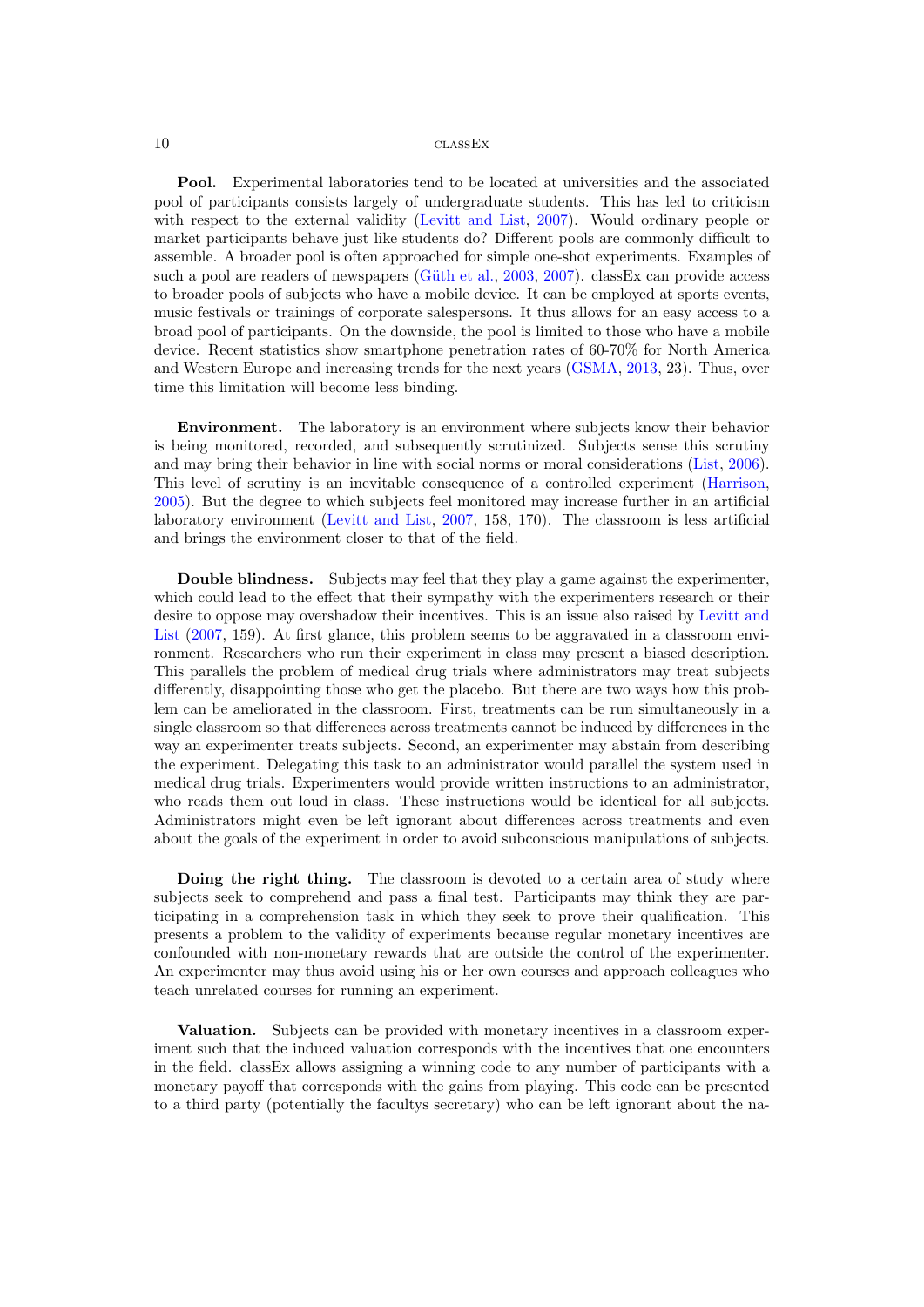ture of the experiment. This brings incentives in line with those commonly provided in the lab.

Design contamination. In the classroom, knowledge on treatments might diffuse. Subjects might observe that they belong to different groups and that there is a difference between the treatment and the control group. Knowledge regarding the differences might spill over. Participants behavior would then be overshadowed by this knowledge rather than being influenced by the treatment effect alone. In the lab, such design contamination can be easily avoided by disallowing uncontrolled communication between subjects (alas, communication across sessions is more difficult to avoid). In the classroom, sessions can include many participants at once such that a single session in a large lecture hall suffices for a complete experiment. Participants are randomly assigned to treatments within a single session. This approach of running an experiment in a single randomized block avoids design contamination across sessions. But design contamination within a session presents a problem if participants cannot be kept from communicating and from observing their neighbors behavior. There are at least three methods for ameliorating this problem. First, less crowded classrooms can be brought closer to lab conditions by asking participants to sit further apart. Second, treatments can be assigned to different sessions that take place in different classrooms. The method would thus be to randomly assign entire clusters of classrooms to treatments. But this solution is not easy to implement. It involves problems of design contamination across sessions and it involves effort to avoid multiple participation of students. Also, the resulting test statistics lose power because the standard error depends on the number of clusters in the experiment and less on the number of individuals [\(Rhoads,](#page-14-19) [2011\)](#page-14-19). We therefore opt for a third method. Participants may be screened ex-post with respect to whether they communicated with their neighbors, observed or heard how their neighbors played or felt their own behavior was observed by others. This type of ex-post screening has been suggested by  $\text{Duffy}$  $\text{Duffy}$  $\text{Duffy}$  [\(2011\)](#page-14-20) for internet-based experiments, which face similar problems of design contamination. We propose that the third approach is a feasible one when spillover effects are considered to be small [\(Schochet,](#page-14-21) [2008\)](#page-14-21). Explicitly asking subjects not to let others look at their smartphone and equally requesting to respect others privacy may be a method for ensuring spillover effects to be at such a low level.

Communication within treatments. Some level of communication remains unavoidable in the classroom, even if experimenters ask participants to remain silent. This brings about three problems. First, there is the risk of communication between subjects who are matched with each other or who believe they might be matched. This might induce higher levels of cooperation because the communication facilitates collusion. Single blindness would be violated and, for example, higher levels of fairness might result because participants feel scrutinized by other participants. The second risk is that planned behavior or expectations vis- $\grave{a}$ -vis others are announced by participants. This might induce herding behavior and create focal points for coordination. Third, communication has been found to increase individuals level of reasoning and the avoidance of dominated strategies [\(Charness](#page-13-5) [et al.,](#page-13-5) [2007,](#page-13-5) [2010;](#page-13-6) [Cooper and Kagel,](#page-14-22) [2005\)](#page-14-22). While communication in this case tends to improve understanding, it would be problematic if experimenters failed to control for the level of communication, being thus unaware of its consequences. As mentioned previously, asking participants to sit further apart represents one method, screening participants expost is another method for ameliorating this problem. The latter allows experimenters to control whether communication existed and the extent to which it impacts behavior.

Real counterparts. Participants in the lab may sometimes doubt they are matched with a real partner. Instead, they might fear they are being deceived and confronted with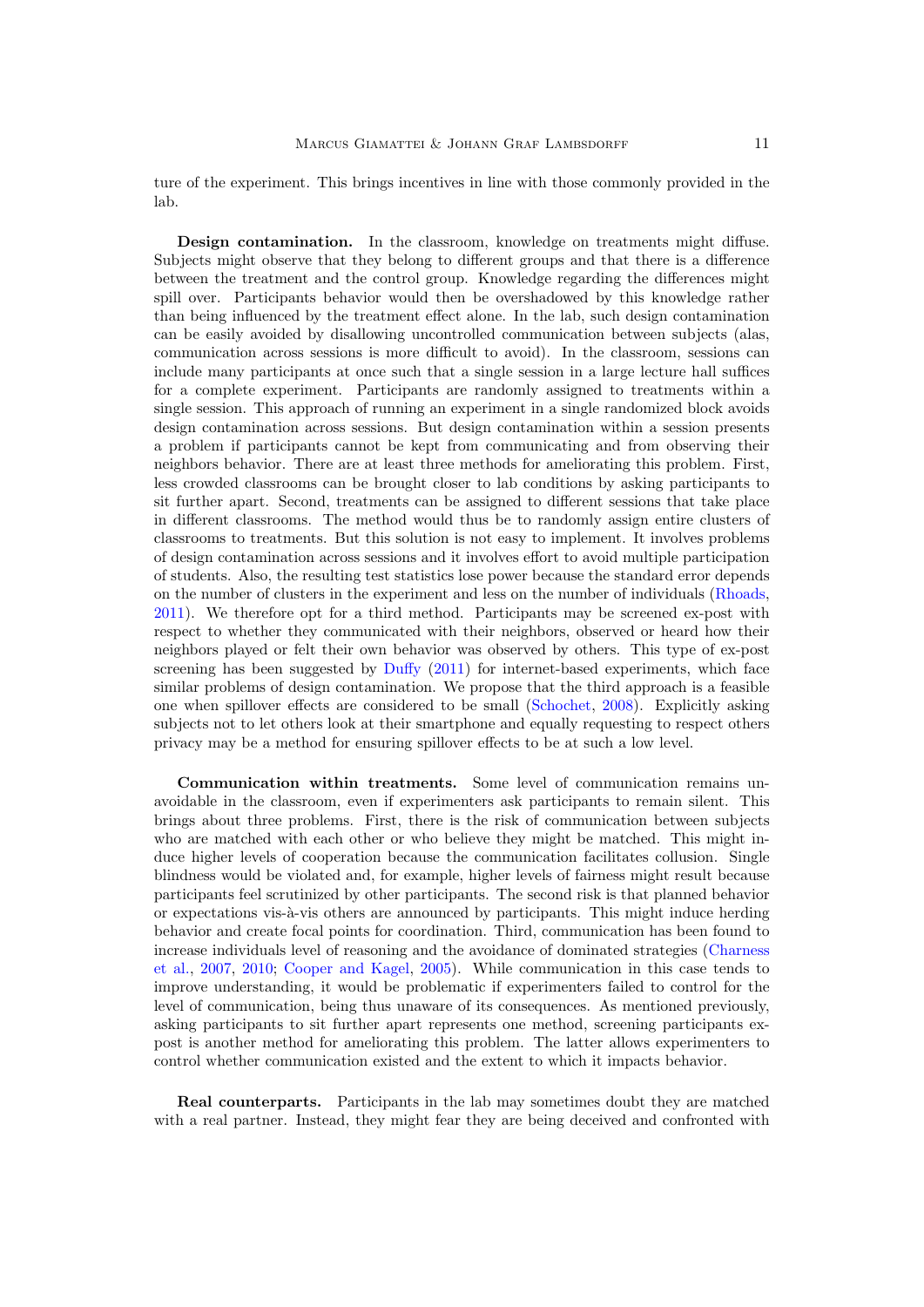a virtual counterpart. This fear is likely to be less severe in the classroom for two reasons. First, all participants see others carrying out some type of task. This increases their confidence of being matched with a real partner. Second, all subjects participate with their own mobile device, which enhances sentiments that their devices are not manipulated and that other forms of manipulation are also less likely.

Social distance. A final issue with respect to the classroom is that it commonly involves lower levels of social distance. In contrast to the lab, participants can see all other participants and are distantly acquainted with them. This per se is neither an advantage nor a disadvantage. But it should be kept in mind when comparing results from the lab with those obtained in the classroom and it should also be considered when judging the external validity of classroom experiments.

To summarize, employing the classroom for experimental research requires some particular precautions. But when done properly, classEx can help researchers avoid some of the hazards and reap the benefits of a low-cost subject pool.

#### 6. Conclusions and Outlook

classEx provides lecturers with the chance to improve interaction in the classroom. It is designed to incorporate experimental needs and practical software implementation issues. Standard open formats allow a broad participation and the standardized layout and caching mechanisms enhance a fast and mobile-adapted communication. Easy access and the possibility to distribute real payoffs increase participation while a flexible architecture guarantees different forms of games to be implemented on a centralized framework.

When using classEx for research we highlighted some of the advantages, such as the low costs, a less artificial environment, avoidance of self-selection and access to broader pools of participants. We described how double-blindness can be preserved and incentives be provided. Finally, we showed how the disadvantages related to design contamination and uncontrolled communication can be ameliorated. Overall, we thus conclude that classEx helps in using the classroom also for research.

#### Acknowledgements

The authors are grateful to Susanna Grundmann and Daniel Silva Murta and participants of the annual meeting of Gesellschaft für experimentelle Wirtschaftsforschung (GfeW), October 2013.

#### References

- <span id="page-13-0"></span>Bachman, L., Bachman, C., 2011. A study of classroom response system clickers: Increasing student engagement and performance in a large undergraduate lecture class on architectural research. Journal of Interactive Learning Research 22 (1), 5–21.
- <span id="page-13-3"></span>Ball, S. B., Eckel, C., Rojas, C., 2006. Technology improves learning in large principles of economics classes: Using our WITS. The American Economic Review 96 (2), 442–446.
- <span id="page-13-2"></span>Bergstrom, T. C., Miller, J. H., 2000. Experiments with economic principles: Microeconomics. McGraw-Hill, New York.
- <span id="page-13-1"></span>Caldwell, J. E., 2007. Clickers in the large classroom: Current research and best-practice tips. Life Sciences Education 6 (1), 9–20.
- <span id="page-13-5"></span>Charness, G., Karni, E., Levin, D., 2007. Individual and group decision making under risk: An experimental study of Bayesian updating and violations of first-order stochastic dominance. Journal of Risk and Uncertainty 35 (2), 129–148.
- <span id="page-13-6"></span>Charness, G., Karni, E., Levin, D., 2010. On the conjunction fallacy in probability judgment: New experimental evidence regarding Linda. Games and Economic Behavior 68 (2), 551–556.
- <span id="page-13-7"></span>Chen, P. P.-S., 1976. The entity-relationship model-toward a unified view of data. ACM Transactions on Database Systems (TODS) 1 (1), 9–36.
- <span id="page-13-4"></span>Cleave, B. L., Nikiforakis, N., Slonim, R., 2013. Is there selection bias in laboratory experiments? The case of social and risk preferences. Experimental Economics 16 (3), 372–382.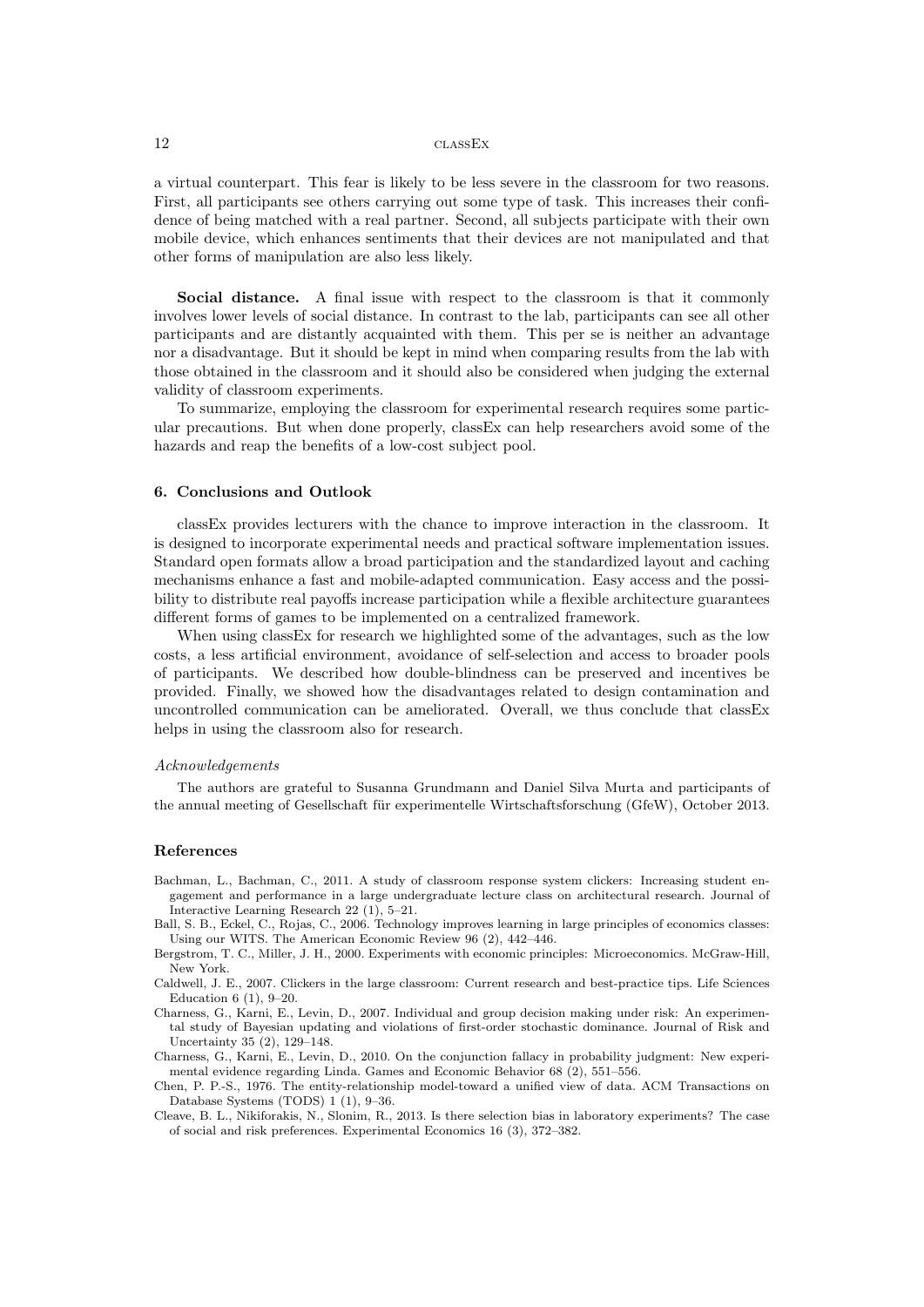- <span id="page-14-22"></span>Cooper, D., Kagel, J., 2005. Are two heads better than one? Team versus individual play in signaling games. The American Economic Review 95 (3), 477–509.
- <span id="page-14-4"></span>Dangel, H. L., Wang, C. X., 2008. Student response systems in higher education: Moving beyond linear teaching and surface learning. Journal of Educational Technology Development and Exchange 1 (1), 93– 104.
- <span id="page-14-8"></span>Dickie, M., 2006. Do classroom experiments increase learning in introductory microeconomics? The Journal of Economic Education 37 (3), 267–288.
- <span id="page-14-20"></span>Duffy, J., 2011. Trust in Second Life. Southern Economic Journal 78 (1), 53–62.
- <span id="page-14-9"></span>Durham, Y., McKinnon, T., Schulman, C., 2007. Classroom experiments: Not just fun and games. Economic Inquiry 45 (1), 162–178.
- <span id="page-14-14"></span>Eckel, C. C., Grossman, P. J., 2000. Volunteers and Pseudo-Volunteers: The Effect of Recruitment Method in Dictator Experiments. Experimental Economics 3 (2), 107–120.
- <span id="page-14-6"></span>Emerson, T., Taylor, B., 2004. Comparing student achievement across experimental and lecture-oriented sections of a principles of microeconomics course. Southern Economic Journal 70 (3), 672–693.
- <span id="page-14-7"></span>Emerson, T., Taylor, B., 2010. Do Classroom Experiments Affect the Number of Economics Enrollments and Majors? International Review of Economic Education 9 (2), 43–58.
- <span id="page-14-0"></span>Fischbacher, U., 2007. z-Tree: Zurich toolbox for ready-made economic experiments. Experimental Economics 10 (2), 171–178.
- <span id="page-14-5"></span>Frank, B., 1997. The impact of classroom experiments on the learning of economics: An empirical investigation. Economic Inquiry 35 (4), 763–769.
- <span id="page-14-17"></span>GSMA, 2013. Mobile Economy Europe.

http://www.gsmamobileeconomy.com/GSMA%20Mobile%20Economy%202013.pdf.

- <span id="page-14-15"></span>Güth, W., Schmidt, C., Sutter, M., 2003. Fairness in the Mail and Opportunism in the Internet: A newspaper experiment on ultimatum bargaining. German Economic Review 4 (2), 243–265.
- <span id="page-14-16"></span>Güth, W., Schmidt, C., Sutter, M., 2007. Bargaining outside the lab - a newspaper experiment of a threeperson ultimatum game. The Economic Journal 117 (518), 449–469.
- <span id="page-14-18"></span>Harrison, G. W., 2005. Field Experiments and Control. In: Harrison, G. W., Carpenter, J., List, J. A. (Eds.), Research in Experimental Economics. Vol. 10. Emerald Group Publishing Limited, pp. 17–50.
- <span id="page-14-2"></span>Kay, R. H., LeSage, A., 2009. Examining the benefits and challenges of using audience response systems: A review of the literature. Computers and Education 53 (3), 819–827.
- <span id="page-14-10"></span>Levitt, S., List, J. A., 2007. What Do Laboratory Experiments Measuring Social Preferences Reveal About the Real World? Journal of Economic Perspectives 21 (2), 153–174.
- <span id="page-14-13"></span>List, J. A., 2006. The Behavioralist Meets the Market: Measuring Social Preferences and Reputation Effects in Actual Transactions. Journal of Political Economy 114 (1), 1–37.
- <span id="page-14-12"></span>Nagel, R., 1995. Unraveling in guessing games: An experimental study. The American Economic Review 85 (5), 1313–1326.
- <span id="page-14-19"></span>Rhoads, C. H., 2011. The Implications of Contamination for Experimental Design in Education. Journal of Educational and Behavioral Statistics 36 (1), 76–104.
- <span id="page-14-21"></span>Schochet, P. Z., 2008. Statistical Power for Random Assignment Evaluations of Education Programs. Journal of Educational and Behavioral Statistics 33 (1), 62–87.
- <span id="page-14-1"></span>Stowell, J. R., Nelson, J. M., 2007. Benefits of electronic audience response systems on student participation, learning, and emotion. Teaching of psychology 34 (4), 253–258.
- <span id="page-14-11"></span>Thaler, R. H., Sunstein, C. R., 2008. Nudge: Improving decisions about health, wealth, and happiness. Yale University Press.
- <span id="page-14-23"></span><span id="page-14-3"></span>Thalheim, B., 2000. Entity-relationship modeling: Foundations of database technology. Springer, Berlin.
- Voelkel, S., Bennett, D., 2014. New uses for a familiar technology: introducing mobile phone polling in large classes. Innovations in Education and Teaching International 51 (1), 46–58.